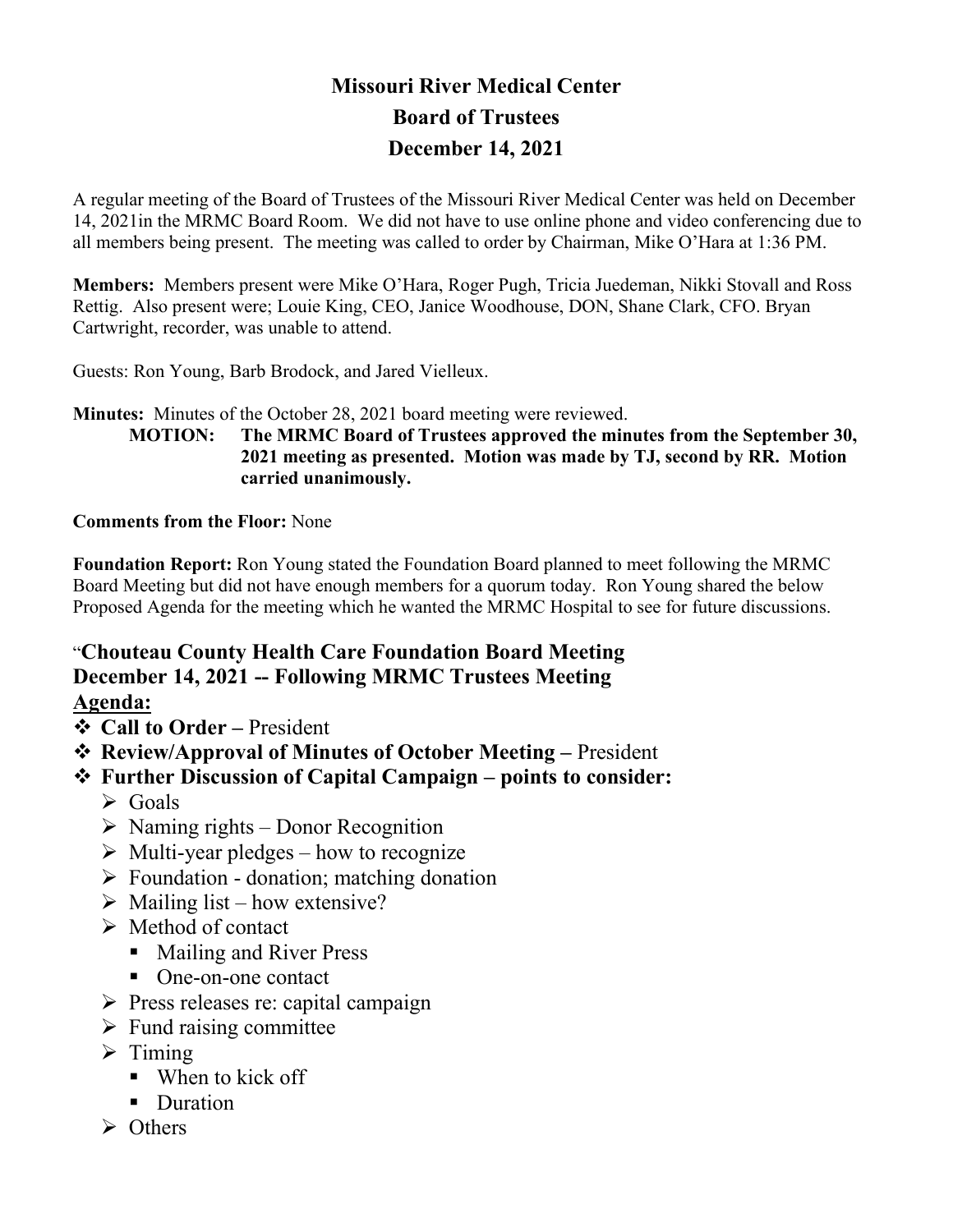## **Schedule Next Meeting –** President **Adjournment"**

As of today, the Foundation has received \$11,320 from the end of year fundraising letter. Mike asked to know about any "new" contributors to the end of year fundraising letter from Barb and Bryan C. The Foundation was working on the ability to accept credit card gifts and the process is working per Barb and Ron. It looks as if the Capital Fundraising Campaign will start in the spring of 2022. Roger asked about how Barb was being paid for her work for the Foundation. Mike said that she is an employee of MRMC and should be paid hourly for all her Foundation work. Barb said she used to clock in at the hospital before COVID hit but it was hard to always work from the hospital and clock in on the time clock. In the discussion it was decided that Bard did not need to work on site at MRMC to receive approved hours of work. The MRMC BOD asked Barb to keep her hours and turn in each pay period so she can be paid for all the work she does. She does not have to clock in at MRMC to be paid.

#### **Board Action Items:**

- **Approval of Benton Bucks for Employees – Christmas Gift MOTION: The MRMC Board of Trustees approved to pay all employees a \$100 net amount in Benton Bucks as a Holiday gift for all the hard work in 2021. Motion was made by NS; second by TJ. Motion carried unanimously.**
- **Approval of Lab HVAC Unit MOTION: The MRMC Board of Trustees approved up to \$10,000 for this vital replacement of equipment. Motion was made by TJ, second by RR. Motion carried unanimously.**
- **Approval of PRF Filing MOTION: The MRMC Board of Trustees approved the PRF Filing by Shane Clark, CFO (see attached document). Motion was made by RR; second by TJ. Motion carried unanimously.**
- **Approval of a Change in the "Expert Billing Services and Supervision Agreement" between MRMC and BHS – MSA Statement of Work #1**
	- **MOTION: The MRMC Board of Trustees approved a change in the agreement adding the cost for a Supervisor's time at BHS. Motion was made by RP, second by TJ. Motion carried unanimously.**
- **Approval of the MRMC COVID Vaccination Policy MOTION: The MRMC Board of Trustees approved the MRMC COVID Vaccination Policy required by CMS and the CDC by December 5, 2021 (see attached). Motion was made by TJ, second by RR. Motion carried unanimously.**
- **Approval of the FY2021 Independent Financial Audit by Wilson and Company of Great Falls This Board Action Item was tabled until the BOD meeting in January as the Audit is in the process of being put in its final document.**
- **Update of the Cyber Security Project**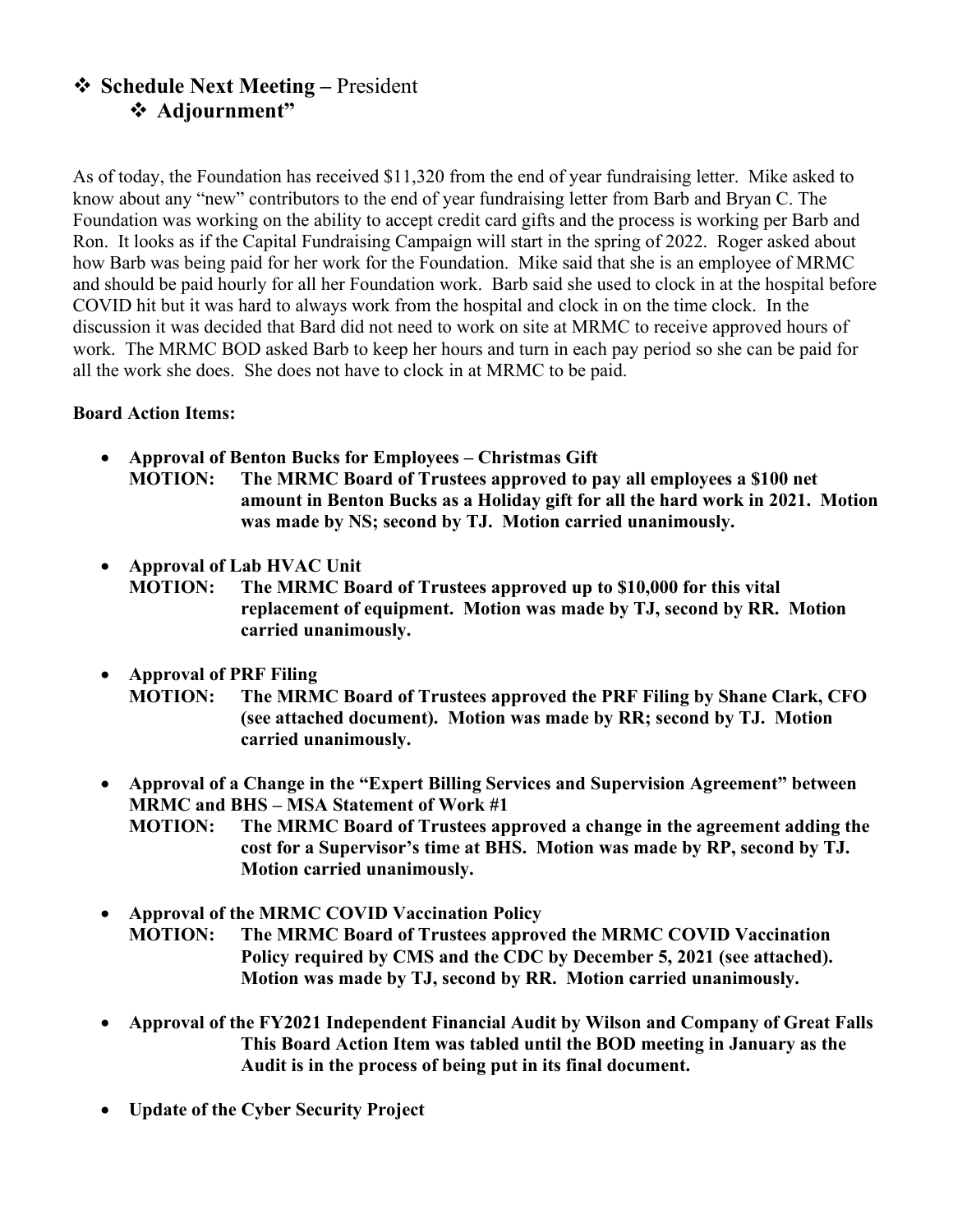#### **This Board Action Item was tabled until the BOD meeting in January as the Cyber Security Project is still ongoing.**

#### • **Nursing Services – DON/COO Report**

o Janice stated that one of our nurses lost their house in the recent Denton fire. MRMC QA is in 100% compliance. Kudos to the Dietary and Maintenance departments for recent hard work and excellent outcomes. MRMC is using one RN and several CNA travelers to maintain acceptable staffing levels.

#### • **Financial Services Report**

- o October total net income was \$21.7k. Acute and swing bed revenue was very low while LTC and outpatient revenue were overbudget. Total net patient revenue was \$38k above budget. Operating expenses were over budget by \$38k with salaries, pro fees, repairs and maintenance, and other expenses being over budget. Days cash on hand was at 161.7 at month end.
- o PRF reporting was finalized on November 24, 2021.
- o Cost report was completed with an expected receivable of \$207k.

#### • **CEO Report**

o Louie stated that MRMC management and Ameresco has met to plan/prepare for remodeling of the old Clinic to convert to a PT building. The estimated completion date of the new RHC is May  $25<sup>th</sup>$  and it would be convenient to be able to move the construction crews from the new building to this remodeling construction project. Louie will keep the board updated. Cassie Vischer is now a certified medical coder and will be cross training with Cindy Hunter. Dani Maestas, a current employed NP, announced that her husband who is at Malmstrom Air Force Base, might be transferred in 2022. Dani will let us know the final verdict in January 2022 as we will need to replace her on the medical staff. The new shed is in place near the CT trailer. MRMC had a manager's meeting earlier this AM. Louie said he had been approached regarding having a Board Education day soon. The last one was cancelled due to the COVID outbreak. The board discussed when is a good time and it was decided that January 26, 2022 would be ideal as MHA is also having a Governance Informational webinar from 11:00 AM to Noon. Mike suggested that we start the meeting at 10AM and have lunch served after the webinar. We could have the regular BOD meeting at 1:30 with a discussion with the Foundation Board afterwards. Then we could have dinner that night at the Grand Union or another restaurant (WakeCup). The BOD agreed to make this happen.

**The next regular board meeting is scheduled for January 26, 2021 at 10 AM (actual meeting at 1:30PM) in the MRMC Board room and via Zoom. More details to follow soon.**

- **MOTION: The MRMC Board of Trustees moved to adjourn the meeting temporarily to go into Executive Session. Motion was made by RR; second by NS. Motion carried.**
- **MOTION: The MRMC Board of Trustees moved to come out of Executive Session. Motion was made by RR; second by NS. Motion carried.**